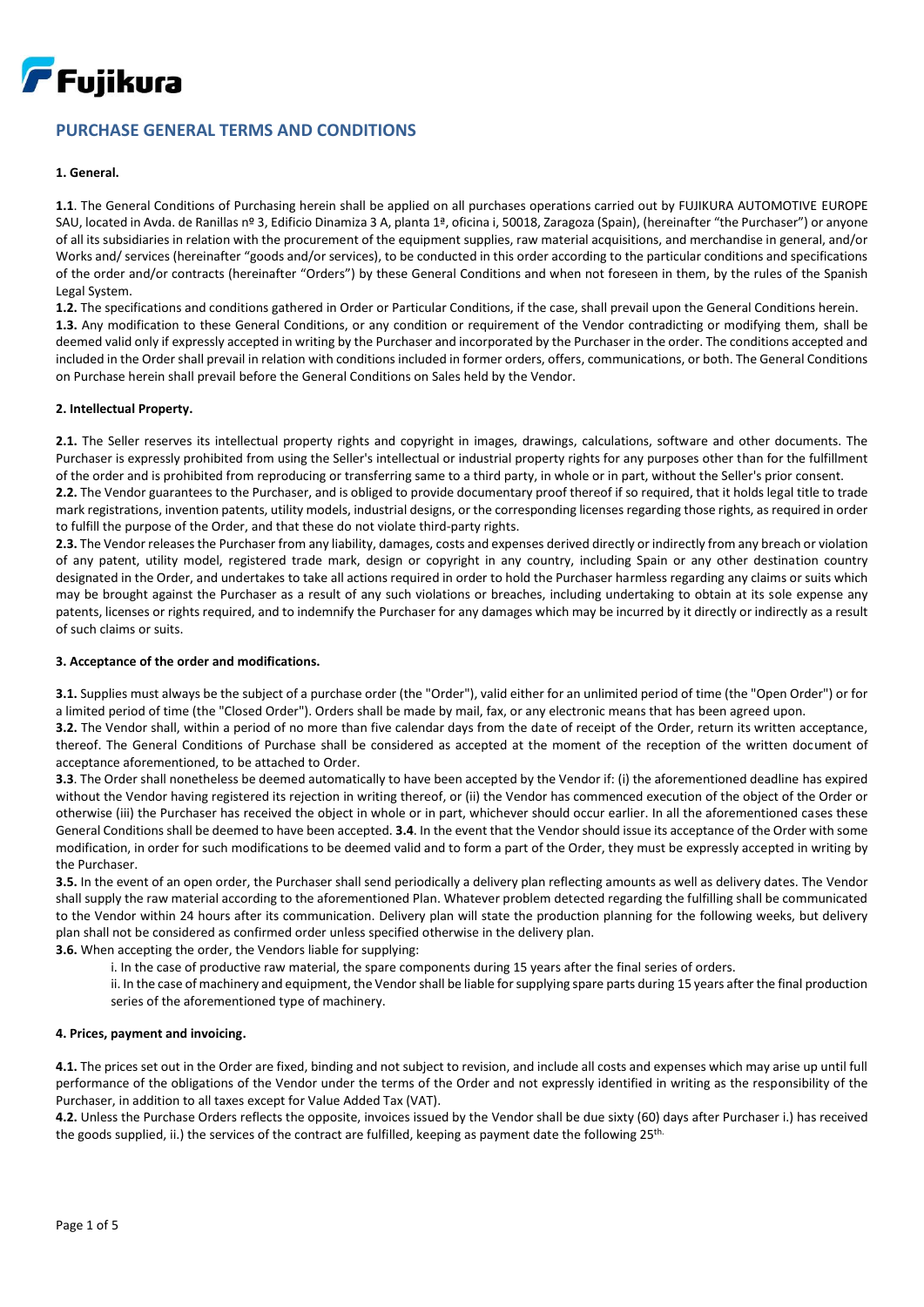

**4.3.** The invoice may not be issued until such time as the Goods and/or services forming the object of the Order have been delivered and/or executed in accordance with the invoicing milestones set out in the Order. The invoice may only include Goods and/or services ultimately delivered/executed. The Vendor may make partial deliveries following the express agreement of the Purchaser, invoicing such deliveries separately.

**4.4**. The ultimate reception of technical item equipment shall be effective when the aforementioned equipment is installed and the purchase technical service has confirmed its proper functioning.

## **5. Packaging, transport, delivery.**

**5.1.** The Goods which form the object of the Order must be properly packaged, and the Vendor must adopt all measures required for their appropriate security in accordance with their characteristics, the means of transport and the conditions of the route and the delivery location. European Union regulations must be strictly fulfilled.

**5.2.** Unless otherwise set out in the Order, delivery shall be paid in advance and made at the place and by the deadline specified therein, together with the corresponding delivery note. In the absence of any express stipulation otherwise, if the Order does not indicate any specific delivery date and refers solely to a delivery period, calculation thereof shall begin from the date when the Order was issued.

The Vendor shall bear any difference in the cost of haulage, transportation or any other expenses derived from a breach of delivery and dispatch conditions as set out in the Order. The Vendor shall likewise be liable for any damage or loss attributable to inappropriate packaging or handling, the Purchaser furthermore being entitled to reject the Goods in such circumstances.

**5.3**. The name of the Vendor and the Order number and position, in addition to any marking which may in particular be required, must be placed in a clearly visible location on the packaging. The packaging shall likewise include a copy of the delivery note, specifying the Order number and position, packing list, number of packages, quantity, description of the materials and internal references, along with any other documents required. If these requirements are not fulfilled the delivery may be rejected.

**5.4.** The Vendor is deemed to deliver the supplies according to the norms of industry, the Law, the ruling and further rules in force to be applied in terms of safety, hygiene, environmental protection, labor law, in supplying countries as well as in those commercializing the vehicles. The Provider shall deliver the supplies according to each one and all the documents regulating relationship between Fujikura and itssubsidiaries with Vendor, regarding supplies such as plans, specifications, and technical documentation, delivered by Fujikura and others.

The Vendor shall not modify the supplies, specifically regarding a change of components, material, procedure, or manufacturing sites without prior written agreement by the Purchaser.

**5.5.** No advance or partial deliveries may be made without the express consent of the Purchaser. No charges for the re-sending of reusable packaging shall be accepted, unless expressly agreed by the Purchaser.

## **6. Environmental Responsibility.**

**6.1.** All employees and representatives of the Vendor are obliged to adopt all environmental protection measures required in order to avoid damage to persons and property, in addition to fires or any other risk of incidents which could have environmental repercussions during delivery of the Goods and/or execution of the services which form the object of the Order. They must likewise adopt any measure required in accordance with the applicable legislation in force in this regard, or sound environmental management practices.

**6.2.** The Vendor must be familiar with all applicable requirements and regulations in order to perform delivery of the Goods and/or execution of the services, and must guarantee that the personnel who are to carry out the supply of said goods and services have appropriate training and are fully familiar with all measures which must be implemented for the proper environmental management thereof.

**6.3.** The Vendor must properly process and manage all toxic and hazardous waste, products and materials, separating any which are mutually incompatible and in all cases preventing the mixture of waste. It shall to this end designate zones and waste in accordance with the environmental legislation in force.

# **7. Delivery and transfer of the Ownership.**

**7.1.** Ownership and risks of loss or damage with respect to the Goods and/or services shall not be transferred to the Purchaser until the point of delivery and acceptance by the Purchaser at the place specified in the Order, the Vendor bearing all responsibility and liability for any damage and loss suffered by the equipment, installations and materials or tools of any type under the responsibility of the Vendor, whether of the Purchaser, of the Vendor or of a third party, which are, among other aspects, attributable to inappropriate packaging, transportation, handling or execution, or any other cause, whether established or not. The Purchaser may under such circumstances reject the Goods and/or services. **7.2.** Any clause regarding Retention of Title dealing with, directly or indirectly, the subordination of any type of transfer of property upon supplies when totally fulfilling the payment shall not be reflected.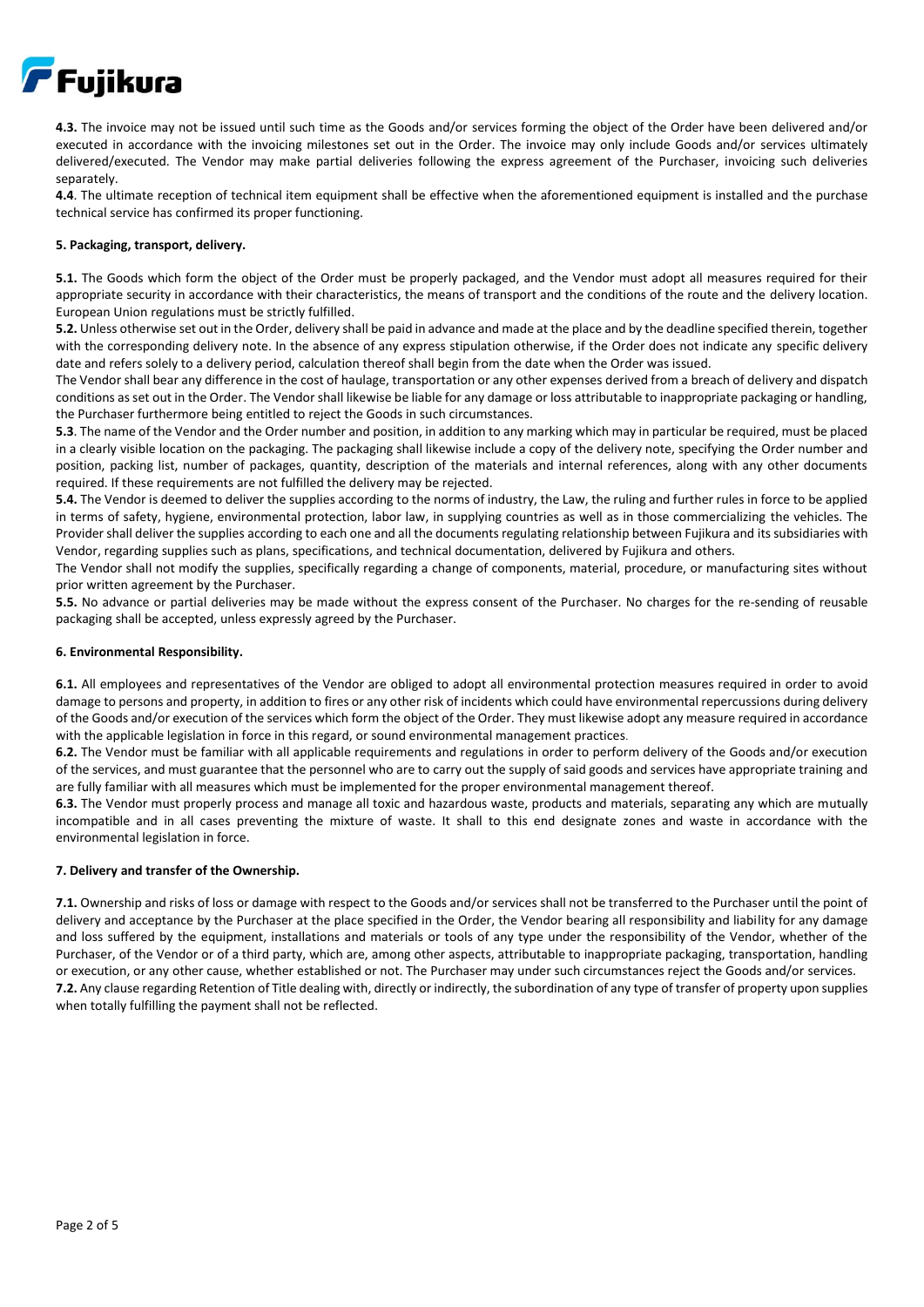

# **8. Refusal of the supply.**

**8.1.** The Purchaser reserves the right to refuse the supplies by ordinary letter, fax, or any other electronic means agreed upon in the event the delivery deadline is not respected or that delivery is incomplete or contains more supplies than ordered, or quality defects, or does not comply with the Order and/or the documents for any reason. Any Supply that is refused shall be returned to the Supplier at its own expense and risks. **8.2.** The Supplier shall indemnify and compensate Purchaser for any extra cost related to its failure to perform its obligation to deliver supplies that conform exactly to the Order (rejects, stocking, sorting, interim costs, re-work, breakage of tools, breakdowns, and/or line stoppage at Fujikura , its customer's facilities, or both, yard campaigns, penalties, etc.) in the event of the aforementioned points above (delivery deadline is not respected or that delivery is incomplete or contains more suppliesthan ordered, or quality defects, or does not comply with the Order and/or the documents for any reason).

#### **9. Provisional Handover.**

**9.1.** In the event that the Purchaser should deem the supply of the Goods and/or execution of the services to be incomplete or defective, the Purchaser may opt either to cancel the Order in whole or in part, to demand goods to be supplied again and/or the services to be provided again, or turn to a third party to undertake, modify or complete the supply and/or execution, with the Vendor bearing the costs incurred.

#### **10. Insurance.**

**10.1.** The Supplier shall take out an insurance policy with a reputedly solvent insurance company, in compliance with Purchaser's conditions and shall provide proof thereof at first request. This insurance shall in no event constitute a limitation of the Supplier's liability.

The policy arranged in accordance with the terms of paragraph above must at least include the following: Employer's Civil Liability, Cross Civil Liability, Operational Liability and Liability for Products and/or services and/or Finished Works and Bonds in civil or criminal cases. The Purchaser may establish the limits and geographical scope of the guarantees specifically declared in each case.

**10.2.** If the supply which forms the object of the Order is performed on the basis of materials deposited by the Vendor on the premises of the Purchaser, the Vendor shall be obliged to arrange for, in addition to the aforementioned insurance policies, insurance covering theft of the materials deposited for the entire period of execution of the Order.

#### **11. Warranty.**

**11.1.** The Vendor is responsible for supplying the Goods and/or executing the services which form the object of the Order free of shortcomings, defects, deficiencies and/or apparent or hidden faults.

**11.2.** The warranty period shall be as specified in each Order. It shall in default thereof be assumed to be two (2) years from delivery and acceptance of the Goods and/or services by the Purchaser.

**11.3.** The Vendor is obliged to rectify, at no additional charge to the Purchaser, any defect, shortcoming or fault resulting from an error of design, craftsmanship, materials, manufacturing, transportation or assembly. The Vendor shall likewise bear any cost which may derive from any breach of this warranty, rectification thereof, or any other consequences which such a breach may have generated. In the event that the Vendor does not comply with its obligation to correct the deficiencies, defects, shortcomings or faults immediately, the Purchaser may rectify them itself or by means of a third party, the costs generated thereby being borne by the Vendor.

**11.4.** Those parts of the Goods and/or services subject to repair, substitution, reconstruction, adjustment or modification under the terms of the warranty shall once again be guaranteed for a further warranty period equal to the initial period, beginning on the date when they are again made available. The total warranty of such Goods and/or services shall be extended by a period equal to the time during which they were inoperable as a result of the repair, replacement, reconstruction, adjustment or modification.

**11.5.** The hidden fault warranty shall entitle the Purchaser, following expiry of the warranty period, to request and obtain from the Vendor the repair, replacement, adjustment or modification of any part or component with a hidden fault during a minimum period of three years from delivery of that part or component, all the above notwithstanding any compensation for damages in those cases where this may apply.

**11.6.** Provisional handover and approval of the invoice does not release the Vendor from its liability in the event of the emergence of defects in the Goods and/or services subsequent to their delivery and/or execution.

**11.7.** The Supplier shall hold Fujikura Automotive Europe harmless from any loss, personal injury, material, consequential and incidental damages, including any damage to Fujikura's reputation, and shall indemnify Fujikura against any direct and indirect costs arising out of breach of Supplier's obligation to fulfill the lead time specified in the order or in the Delivery Plan.

# **12. Termination.**

**12.1.** The Purchaser or Vendor (hereinafter, both referred to jointly as the "Parties") may terminate the Order should the other Party be guilty of a substantial breach. The following shall, among others, likewise give grounds for termination:

- a) Dissolution and/or liquidation of either of the Parties, unless within the context of merger operations undertaken within the Group to which each belongs,
- b) Cessation of operations on the part of either of the Parties,
- c) Case of insolvency, arrangement with creditors or similar, of the Parties,
- d) Any other grounds for termination expressly indicated in other clauses of the Order.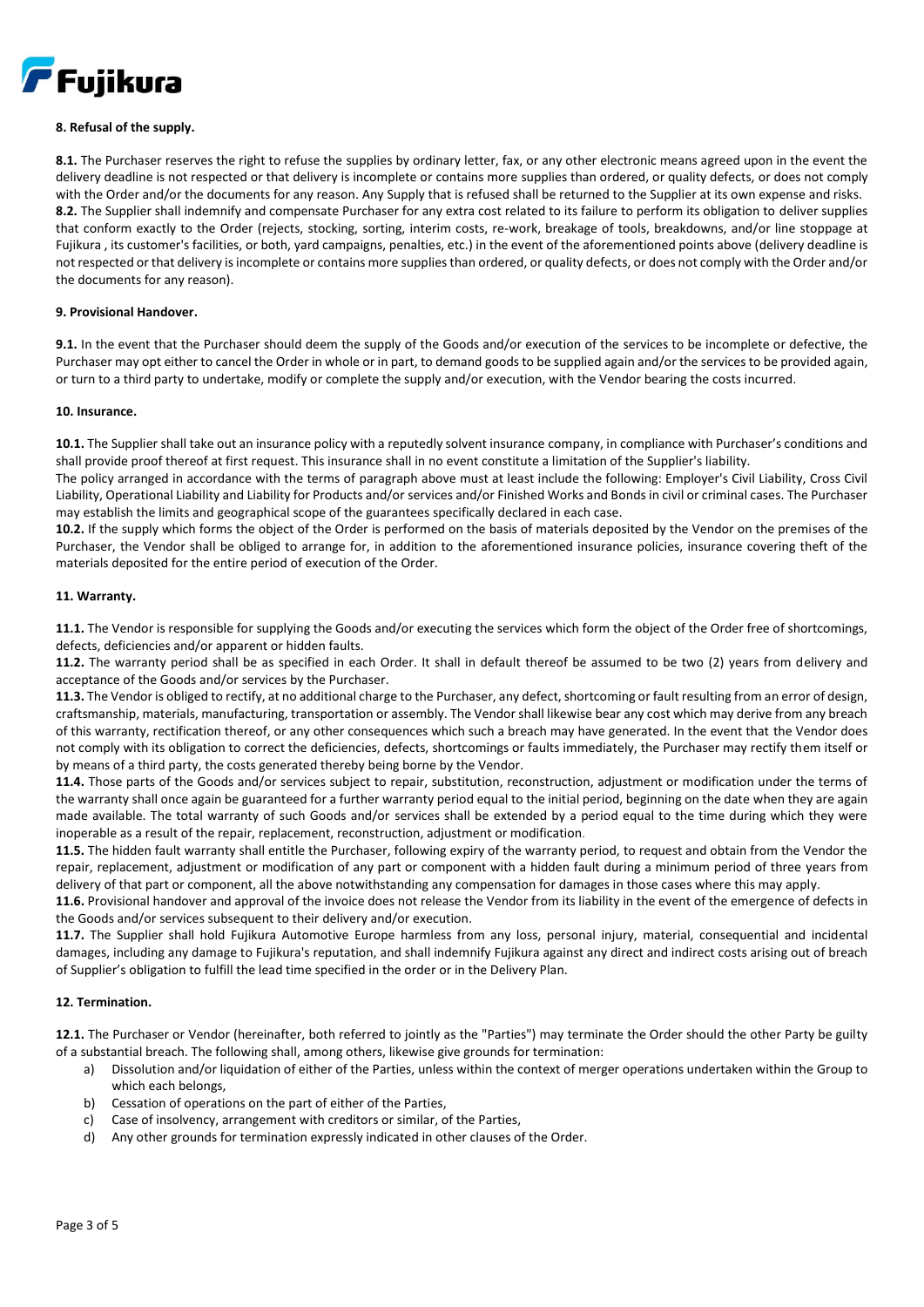

**12.2.** In the event of termination on grounds attributable to the Vendor, the Purchaser:

- a) Shall be entitled, but not obliged, to acquire the Goods and/or services already delivered and/or executed and those pending delivery, making payment for these in accordance with the price as set out in the Order, and to subrogate any orders issued by the Vendor to its Vendors and/or Subcontractors.
- b) Shall be entitled to compensation for any damages suffered as a result of the Vendor's breach, being entitled where applicable to deduct the sum thereof from any payments pending to the Vendor.

#### **13. Assignment of the Order.**

**13.1**. The Vendor may not assign the Order in whole or in part, nor sub-contract its performance or execution, without the prior, express authorization in writing of the Purchaser.

Should the Supplier be authorized to subcontract all or any part of the Order to a third party, the Supplier shall remain solely and fully responsible and liable to Purchaser for performance of the Order and these General Terms of Purchase. The Supplier shall compensate and hold Fujikura Automotive Europe and its subsidiaries harmless from any claim from the Subcontractors.

#### **14. Confidentiality.**

**14.1.** The Supplier shall treat in the strictest confidence and not divulge to unauthorized persons any information, data, materials, or documents concerning Fujikura Automotive Europe, its staff, or the procurement procedure, which Fujikura Automotive Europe has designated orally or in writing as 'restricted', '(strictly) confidential' or 'secret' or which a reasonable person would consider to be confidential ('Confidential information'). Confidential information shall not include information, data and documents: (a) that are or become publicly available, except through a breach of confidentiality by the Supplier; (b) the disclosure or use of which has been authorized by Fujikura Automotive Europe in writing; (c) the disclosure of which is required by law.

**14.2.** The Supplier shall use such confidential information only for the development of the Project (Supply/Service) and shall not use or exploit such confidential information for its own benefit or for the benefit of any other person.

**14.3.** If the Supplier discloses confidential information or if the Supplier has not taken appropriate measures restricting access to confidential information, Fujikura Automotive Europe may claim for each breach for which the Supplier is responsible. This penalty does not prevent Fujikura from claiming further damages or from taking other legal measures.

**14.4.** The Supplier shall ensure that its agents, staff, business partners, and any other person that the Supplier involves in the development of the Project (Supply/Service) maintain confidentiality to the same extent.

#### **15. Provision of information.**

The Vendor is committed to communicate the Purchaser any useful information including financial information, productive capacity, changes upon the ownership of the Company, quality documentation, and any circumstance whatsoever relevant to the commercial relationship of both parties; the Vendor is committed as well to use the Standard forms of Fujikura Automotive Europe S.A.U. to facilitate the aforementioned communication.

#### **16. Data protection.**

**16.1.**Pursuant to the terms of Regulation (EU) 2016/679 of the European parliament and of the Council of 27 April 2016 (General Data Protection Regulation), , the Purchaser hereby serves notice that the personal data provided by the Vendor by e-mail, in information or subscription forms, or in procurement processes, will be included in a filing system for the automated processing thereof for the purpose of maintaining the contractual relationship, overseeing and administering purchases and administering procurement services. The legal basis for the processing of these data is the establishment of a contractual relationship.

**16.2.** The data gathered are stored in accordance with principles of confidentiality and under the legally established security measures and will not be assigned to persons or entities other than the Purchaser except in those cases where such disclosure to a third party is legally permitted without the prior consent of the party concerned.

**16.3.** The Vendor hereby agrees the personal data processing and the transfer of the aforementioned information within Fujikura Group, including its subsidiaries, according the provisions and safeguards of the Spanish and European regulations.

**16.4.** The Purchaser likewise hereby informs the Vendor that it may exercise its rights of access, rectification, cancelation or opposition, limitation of processing, portability, and any others specified by the applicable legislation. The emai[l info@eu.fujikura.com,](mailto:info@eu.fujikura.com) is available for exercising these rights.

**16.5.** You can find additional details regarding data protection in the following web address: *http://www.fujikura-automotive.com/en/dataprotection-notice.html* 

16.6. Furthermore, the Vendor must observe the requirements established by its national legislation about Personal Data Protection, ensuring in any case the protection of the Purchaser's Personal Data.